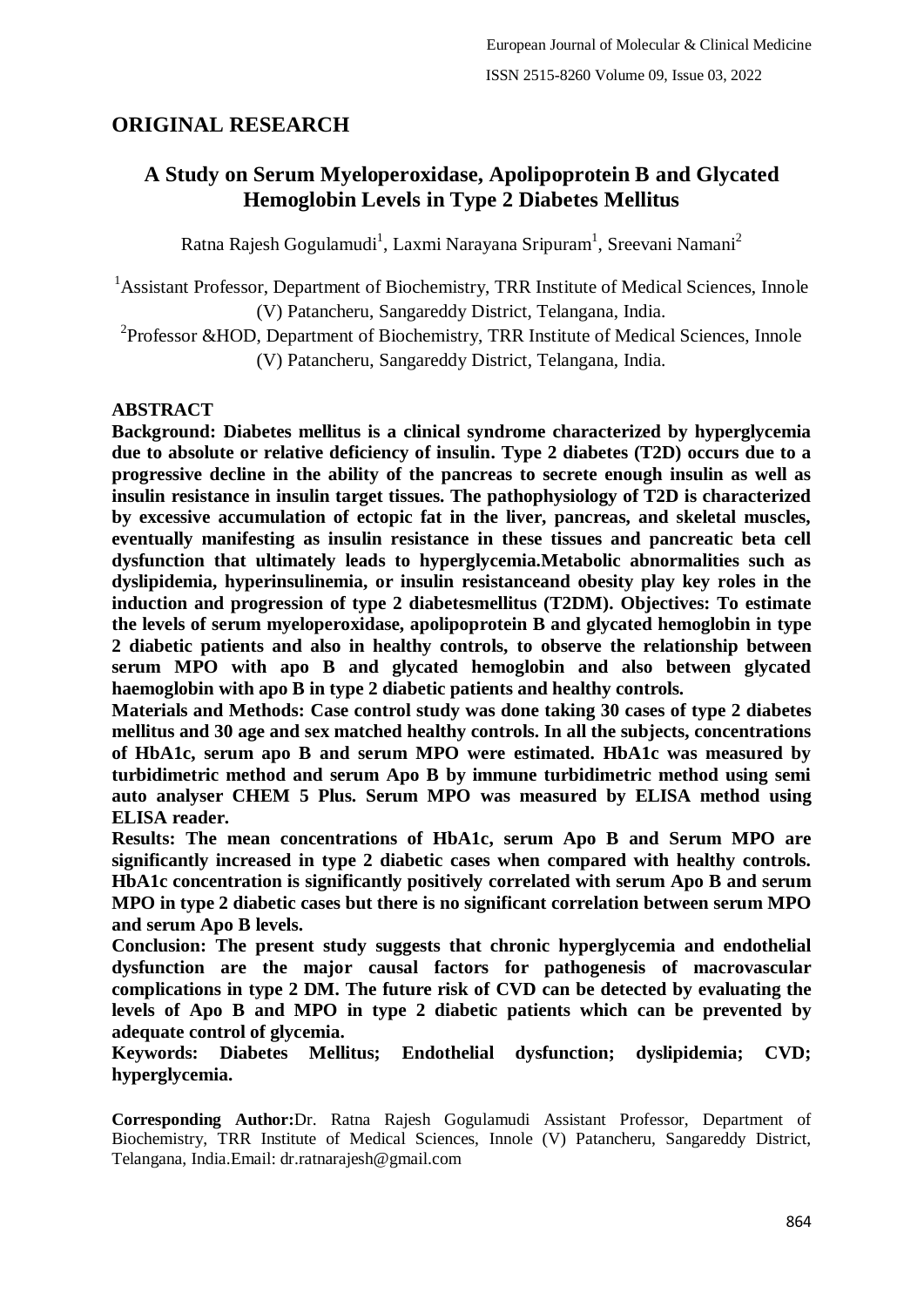## **INTRODUCTION**

Diabetes mellitus is a clinical syndrome characterized by hyperglycemia due to absolute or relative deficiency of insulin.[1] Type 2 diabetes (T2D) occurs due to a progressive decline in the ability of the pancreas to secrete enough insulin as well as insulin resistance in insulin target tissues. The pathophysiology of T2D is characterized by excessive accumulation of ectopic fat in the liver, pancreas, and skeletal muscles, eventually manifesting as insulin resistance in these tissues and pancreatic beta cell dysfunction that ultimately leads to hyperglycemia.Metabolic abnormalities such as dyslipidemia, hyperinsulinemia, or insulin resistanceand obesity play key roles in the induction and progression of type 2 diabetesmellitus (T2DM). The field of immunometabolism implies a bidirectional link betweenthe immune system and metabolism, in which inflammation plays an essential rolein the promotion of metabolic abnormalities (e.g., obesity and T2DM), and metabolic factors, in turn, regulate immune cell functionsChronic hyperglycemia causes increased glycation of proteins including hemoglobin, resulting in the formation of Advanced Glycated End products (AGE). Glycated hemoglobin (HbA1c) is formed by a post-translational, nonenzymatic process.<sup>[2]</sup> The increased level of HbA1c in diabetes is used as a reliable index of glycaemic control over the preceding weeks and months.3 The diabetes control and complications trail showed that 1% increase in HbA1c, corresponded to an increase of average blood glucose by 30 mg/dl.<sup>[2]</sup> Type 2 diabetes is characterized by a two-to-four-fold increased risk of cardiovascular disease. This is generally attributed to the adverse effects of hyperglycemia and oxidative stress. Even patients with pre diabetic conditions, such as impaired fasting glucose and impaired glucose tolerance, are also at increased risk of cardiovascular disease. Hence to assess the cardiovascular risk in type 2 diabetic patients, parameters like serum MPO, Apo B and HbA1c can be used.

MPO plays an important role in the initiation, progression and the complications of atherosclerosis.[3]

Myeloperoxidase, a pro-oxidant enzyme, released from the granules of leukocytes, monocytes and macrophages from the inflammatory sites can stimulate increased production of reactive oxygen species which can cause oxidative damage to the endothelium and vessel wall $^{[3]}$ 

HbA1c measures chronic glycaemic exposure rather than an acute value, therefore providing a more relevant view of long term glycaemia and future risk of complications.<sup>[4]</sup>

By measuring the serum levels of MPO, apo B and HbA1c, we can assess the future risk of cardiovascular disease in type 2 diabetic patients at an early stage and thereby we can prevent cardiovascular complications in type 2 diabetes patients by an adequate control of glycemia to the near normal levels.

The present study has been undertaken to evaluate the serum levels of MPO, apo B and HbA1c as early markers of cardiovascular risk in type 2 diabetic patients in turn helping in the early intervention and prevention of cardiovascular diseases in type 2 diabetic patients. The relationship between the levels of MPO and apo B is also assessed with the levels of glycated hemoglobin.

## **Aim of the study:**

To observe the relationship between serum myeloperoxidase with apolipoprotein B and also with that of serum glycated hemoglobin in type 2 diabetic patients and healthy controls.

#### **Objectives of the study:**

1. To estimate the levels of serum myeloperoxidase, apolipoprotein B and glycated hemoglobin in type 2 diabetic patients and also in healthy controls.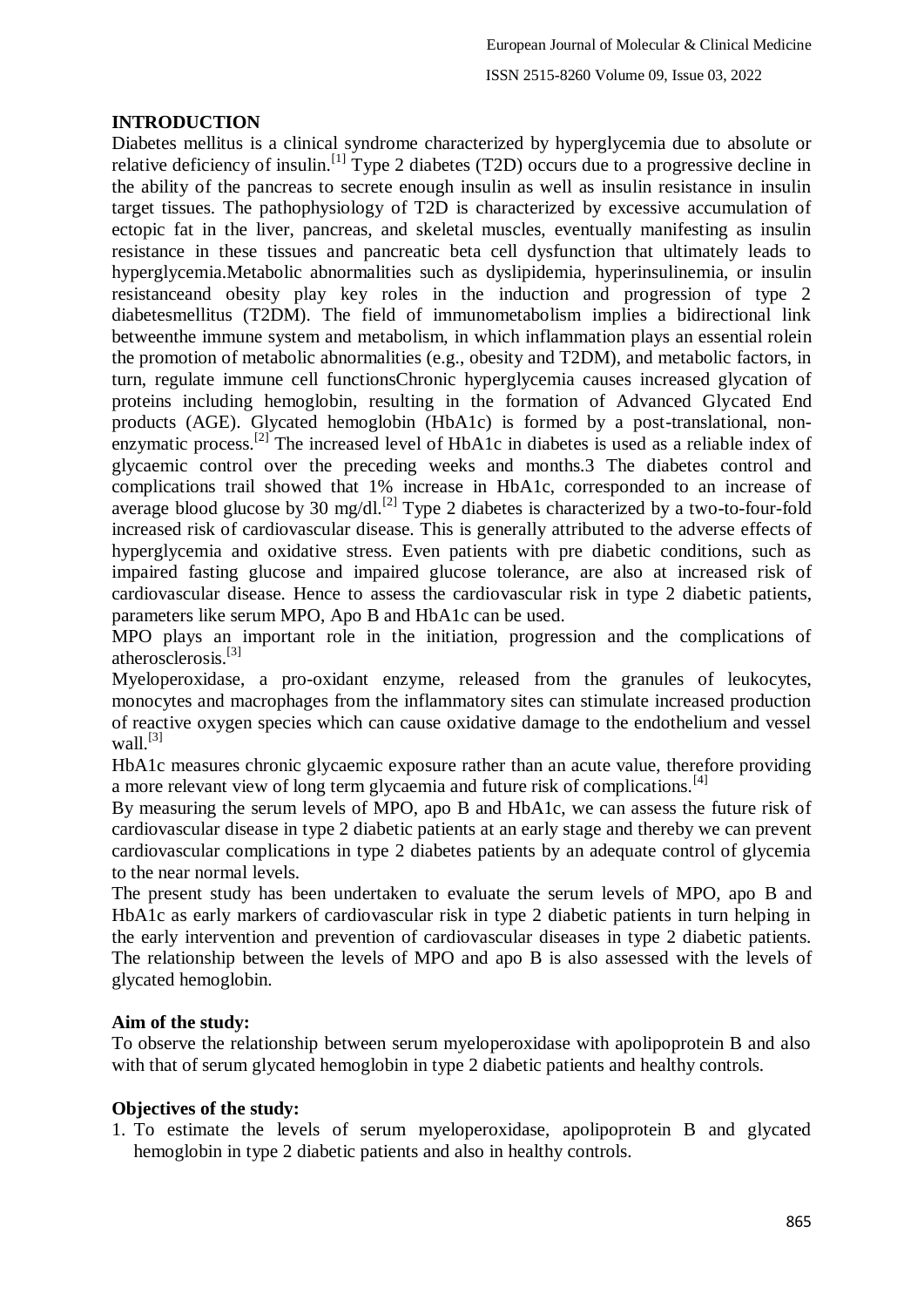- 2. To observe the relationship between serum myeloperoxidase with apolipoprotein B and glycated hemoglobin in type 2 diabetic patients and healthy controls.
- 3. To observe the relationship between glycated hemoglobin with serum apolipoprotein B in type 2 diabetic patients and healthy controls.

# **MATERIALS & METHODS**

A study is carried out to estimate the levels of serum Myeloperoxidase (MPO), glycated hemoglobin (HbA1c), apolipoprotein B in type 2 diabetic patients and healthy controls, for a period of one year from 2019 – 2021. Patients were selected from TRR Medical College  $\&$ Hospital.

Each patient gave an informed consent and the study is approved by the ethical and research committee of TRR Medical College & Hospital. The patients and controls voluntarily participated in the study.

#### **Inclusion criteria**

#### **Cases:**

30 proven cases of type 2 diabetic patients without complications, on treatment with no time duration, in the age group of 30 - 80 years.

## **Controls:**

30 cases of age and sex matched healthy controls will be compared.

All patients suffering from type 2 diabetes without complications, on treatment with no time duration diagnosed and confirmed by physician with FBS and PPBS according to American Diabetes Association criteria (FBS  $\geq$  126 mg/dl & 2-hour PPBS  $\geq$  200 mg/dl).

## **Exclusion criteria**

- Congenital Heart Diseases
- Hypertension
- Diabetic complications
- Systemic diseases
- Endocrinal disorders
- Malignancies
- Hemoglobinopathies
- Drugs which interfere with serum levels of myeloperoxidase, apolipoprotein B and glycated hemoglobin.

## **Collection of blood sample**

After obtaining informed consent, about 6ml of fasting venous blood samples is drawn under aseptic precautions in to a sterile bulb from selected subjects.

- 4 ml of blood is taken into plain vaccutainer and Serum is separated by centrifugation, which is used for estimation of serum myeloperoxidase and apolipoprotein B.
- 2 ml blood is taken into EDTA containing vaccutainer and used for estimation of HbA1c.

## **Parameters measured**

- 1. Myeloperoxidase
- 2. Glycated hemoglobin (HbA1c)
- 3. Apolipoprotein B
- Based on the inclusion and exclusion criteria, age and sex matched controls and cases are included in the present study after obtaining informed consent.
- A proforma is used to record the relevant information and patient"s data.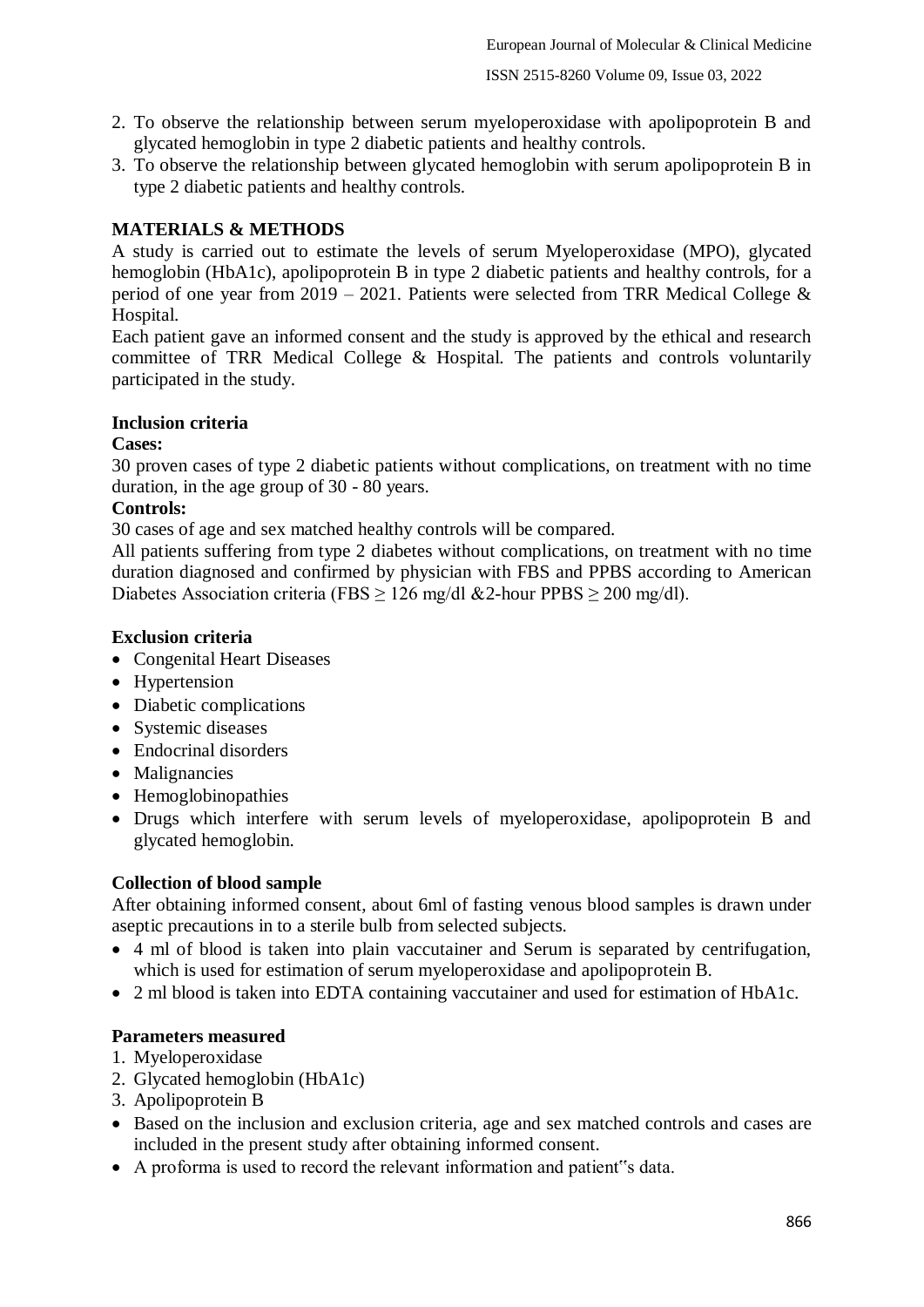|                    |                | <b>Controls</b> | $\frac{1}{2}$ $\frac{1}{2}$ $\frac{1}{2}$ $\frac{1}{2}$ $\frac{1}{2}$ $\frac{1}{2}$ $\frac{1}{2}$ $\frac{1}{2}$ $\frac{1}{2}$ $\frac{1}{2}$ $\frac{1}{2}$ $\frac{1}{2}$ $\frac{1}{2}$ $\frac{1}{2}$ $\frac{1}{2}$ $\frac{1}{2}$ $\frac{1}{2}$ $\frac{1}{2}$ $\frac{1}{2}$ $\frac{1}{2}$ $\frac{1}{2}$ $\frac{1}{2}$<br>Cases | p Value     |
|--------------------|----------------|-----------------|------------------------------------------------------------------------------------------------------------------------------------------------------------------------------------------------------------------------------------------------------------------------------------------------------------------------------|-------------|
| Number of subjects |                | 40              | 40                                                                                                                                                                                                                                                                                                                           |             |
| Age (years)        | Mean $\pm$ S.D | $45.3 \pm 8.2$  | $48.2 \pm 7.01$                                                                                                                                                                                                                                                                                                              |             |
|                    | Range          | $28 - 58$       | $31 - 57$                                                                                                                                                                                                                                                                                                                    | $> 0.05$ NS |
| Gender             | Male           | 14              |                                                                                                                                                                                                                                                                                                                              |             |
|                    | Female         | .6              |                                                                                                                                                                                                                                                                                                                              | $> 0.05$ NS |

#### **RESULTS Table 1: Age and sex wise distribution of controls and type 2 diabetic cases.**

NS- Not significant

Among 30 controls, 14 were males and 16 were females with a mean age of  $45.3 \pm 8.2$  years. Among the 40 diabetic cases, 13 were males and 17 were females with a mean age of  $48.2 \pm$ 7.01 years. There is no significant difference among controls and cases for the age ( $p > 0.05$ ).

**Table 2: Levels (mean ± SD) of HbA1c, Serum Apo B, Serum MPO in healthy controls and patients with type 2 diabetes mellitus.**

| <b>Groups</b> |                | HbA1c $(\%)$    | <b>Serum</b><br>B<br>Apo | <b>MPO</b><br>Serum          |
|---------------|----------------|-----------------|--------------------------|------------------------------|
|               |                |                 | (mg/dl)                  | $\left(\frac{pg}{ml}\right)$ |
| Controls      | $Mean \pm SD$  | $4.96 \pm 0.57$ | $120.60 \pm 29.76$       | $10103 \pm 2952.4$           |
|               | Range          | $3.8 - 6.00$    | $57.0 - 181.0$           | $4000 - 15000$               |
| Cases         | $Mean \pm SD$  | $7.00 \pm 1.11$ | $234.51 \pm 51.05$       | $21223 \pm 7885.5$           |
|               | Range          | $5.0 - 8.6$     | $123.0 - 373.1$          | $4800 - 36600$               |
| Controls      | Meandifference | 2.01            | 111.8                    | 11118                        |
| and           | t value*       | 10.05           | 12.16                    | 7.42                         |
| Cases         | p value        | < 0.001         | < 0.001                  | < 0.001                      |

[Table 2] shows comparative analysis of Glycated hemoglobin, serum Apo B and serum MPO levels between healthy controls and type 2 diabetic cases. It is observed from the table that the mean levels of HbA1c, serum Apo B and serum MPO in controls are in the range of  $4.96 \pm 0.57$ ,  $120.62 \pm 29.76$  mg/dl and  $10103 \pm 2954.4$  pg/ ml respectively.

The mean levels of HbA1c, serum Apo B and serum MPO in cases are in the range of  $7.00 \pm$ 1.11 %, 234.51  $\pm$  51.05 mg/dl and 21223  $\pm$  7885.5 pg/ml respectively, which are significantly higher than controls ( $p < 0.001$ ).

| <b>Groups</b> | No. of subjects | <b>HbA1c</b> $(\% )$ Mean $\pm$ S.D | t value | <b>p</b> value |
|---------------|-----------------|-------------------------------------|---------|----------------|
| Controls      | 30              | $4.96 \pm 0.57$                     | 10.05   | ${}< 0.001$    |
| Cases         | 30              | $7.00 \pm 1.11$                     |         |                |

A mean HbA1c levels in controls is  $4.96 \pm 0.57$  % and in cases is  $7.00 \pm 1.11$ %. There is a significant increase in HbA1c levels in cases as compared to controls ( $p < 0.001$ ).

| <b>Groups</b> | No. of subjects | $(pg/ml)$   t value<br><b>MPO</b><br><b>Serum</b><br>Mean $\pm$ S.D |      | <b>p</b> value |
|---------------|-----------------|---------------------------------------------------------------------|------|----------------|
| Controls      | 30              | $10103 \pm 2952.4$                                                  | 7.42 | < 0.001        |
| Cases         | 30              | $21223 \pm 7883.5$                                                  |      |                |

**Table 4: Serum Apo B levels in controls and type 2 diabetic cases.**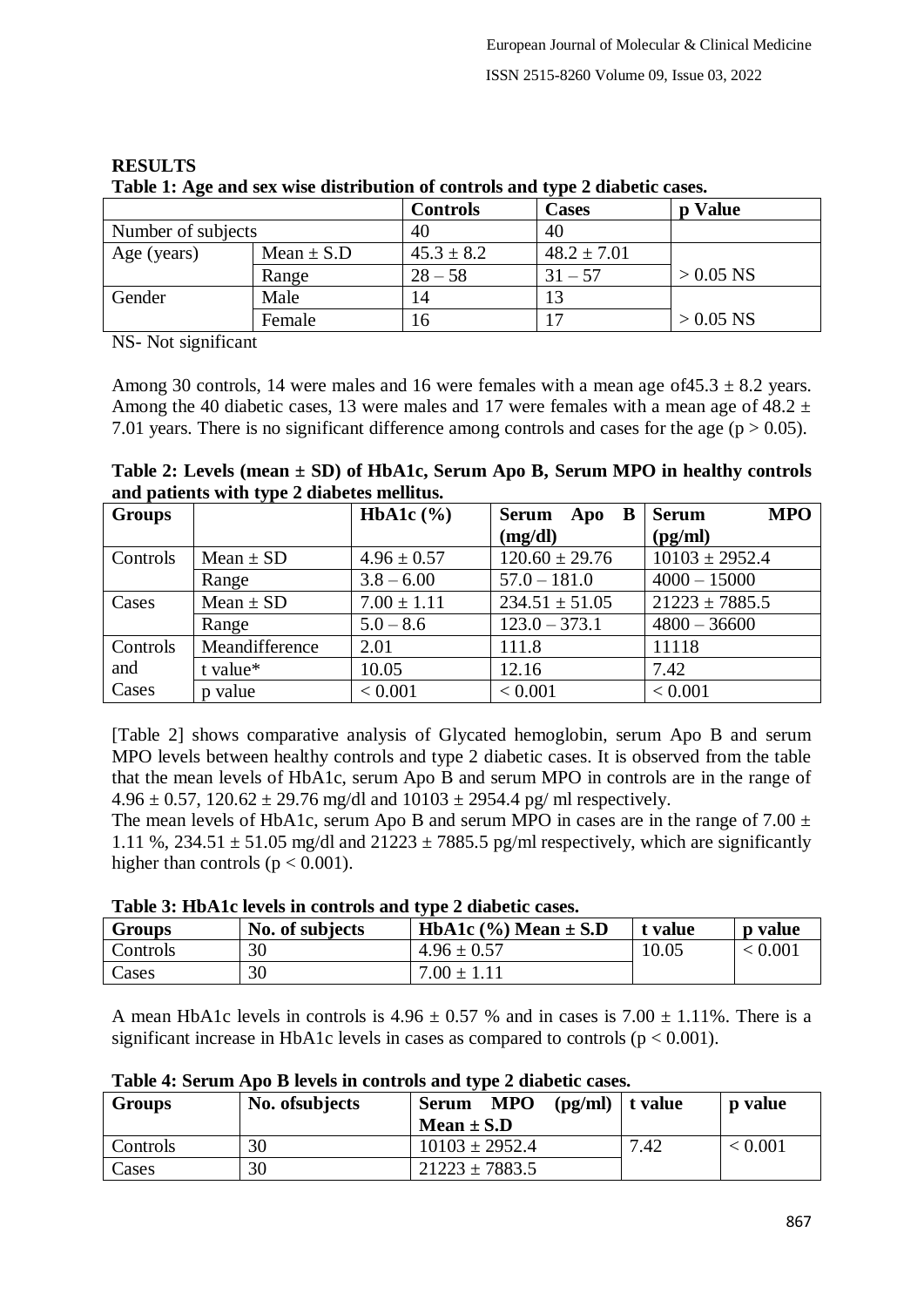A mean serum MPO levels in controls is 10103  $\pm$  2952.4 pg/ml and in cases is 21223  $\pm$ 7883.5 pg/ml. There is a significant increase in serum MPO levels in cases as compared to controls ( $p < 0.001$ ).

|                           |  | Table 6: Pearson's correlation between biochemical parameters in type 2 Diabetes |  |  |  |
|---------------------------|--|----------------------------------------------------------------------------------|--|--|--|
| <b>Mellitus patients.</b> |  |                                                                                  |  |  |  |

| <b>Correlation Analysis</b> |         |              |
|-----------------------------|---------|--------------|
| Relationship between        | r value | p value      |
| Serum MPO and HbA1c         | $+0.50$ | $< 0.05*$    |
| Serum MPO and Apo B         | $+0.31$ | > 0.05       |
| HbA1c and Apo B             | $+0.50$ | $\leq 0.05*$ |

Pearson"s correlation coefficient analysis was used to find the correlation of serum MPO with HbA1c, MPO and HbA1c with serum Apo B among diabetic cases. The Pearson"s correlation analysis shows statistically significant positive correlation between serum MPO and HbA1c with r value  $+ 0.50$  with (p < 0.05).

## **DISCUSSION**

Diabetes mellitus is associated with low grade inflammation resulting in increase in inflammatory markers. Persistent hyperglycemia in uncontrolled diabetics can cause inflammation and increased production of reactive oxygen species from glucose auto oxidation which can predispose to detrimental consequence in diabetes mellitus.

Chronic hyperglycemia is associated with significant long-term complications particularly damage to the heart, blood vessels and nerves. The importance of protecting the body from hyperglycemia cannot be overstated; the direct and indirect effects on the human vascular tree are the major source of morbidity and mortality in type 2 Diabetes. The injurious effects of hyperglycemia are separated into macrovascular complications (coronary artery disease, peripheral arterial disease, and stroke) and microvascular complications (diabetic nephropathy, neuropathy, and retinopathy).  $[5,6]$ 

Type 2 diabetes is characterized by a two-to-four-fold increased risk of cardiovascular disease. Cardiovascular death accounts for more than 75 % of all deaths among persons with diabetes mellitus. This is generally attributed to the adverse effects of hyperglycemia and oxidative stress on vascular biology.<sup>[7,8]</sup>

The aim of this study is to evaluate long term glycemic control, endothelial dysfunction and dyslipidemic status by measuring glycated hemoglobin, serum myeloperoxidase and serum apolipoprotein B levels in cases of type 2 DM and compare it with healthy controls.

In the present study a total of 80 subjects, of which 40 type 2 diabetes mellitus patients and rest 40 healthy controls were included. The glycated hemoglobin, serum apolipoprotein B and serum myeloperoxidase levels were estimated in all these subjects.

#### **HbA1c:**

In the present study it is found that the concentration of HbA1c is increased in cases when compared with healthy controls, which is statistically highly significant (p value  $< 0.001$ ) with the mean value of  $4.96 \pm 0.57$  % in controls and  $7.00 \pm 1.11$  % in cases. This is in accordance with the studies of SelvinE et al.  $[8]$ 

The level of HbA1c value  $\leq 7.0\%$  was said to be appropriate for reducing the risk of cardiovascular complications in type 2 diabetes mellitus. Estimated risk of CVD has shown to be increased by 18% for each 1% increase in absolute HbA1c value in diabetic population.<sup>[5,8]</sup>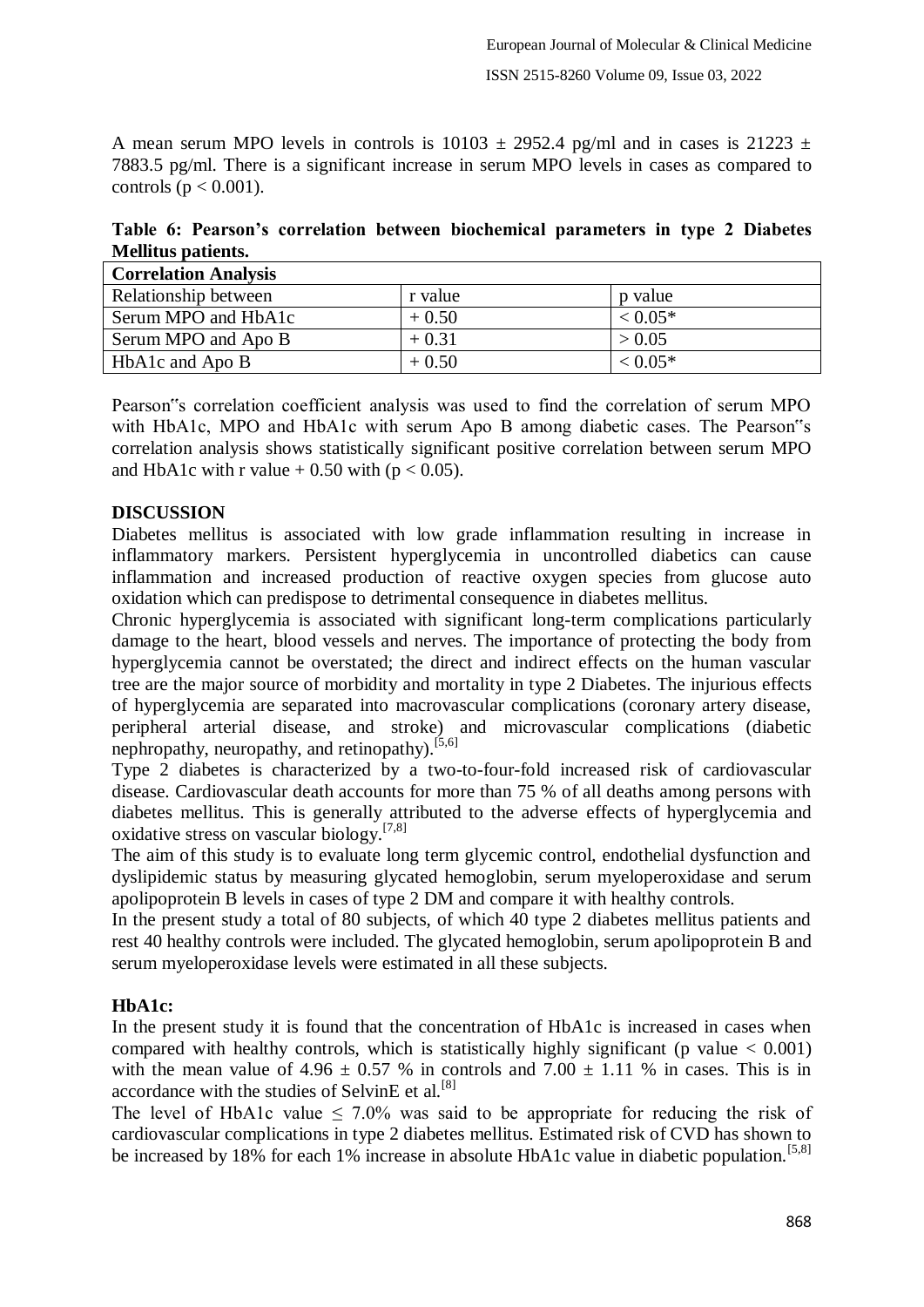Further correlation was done between HbA1c level and serum apo B level. It was found out that there is a positive correlation between HbA1c level and serum Apo B (r value  $+$  0.52), which is statistically significant (p value  $< 0.05$ ).

This suggests that there was a significant positive correlation between HbA1c and serum apo B. Glucose and fatty acids are the two major fuels in the body. Disorder involving one is associated with altered metabolism of the other. Diabetes is associated with altered glucose metabolism and dyslipidemia. Researchers suggest that triglyceride-rich lipoproteins accumulate in the insulin-resistant state, causing the decreased activity of lipoprotein lipase, increased lipolysis in adipose tissue and increased output of very low-density lipoprotein (VLDL) particles from the liver.<sup>[9]</sup>

#### **Serum Apolipoprotein B**

In our study mean serum apo B levels of  $120.60 \pm 29.76$  mg/dl and  $234.51 \pm 51.05$  mg/dl are noted in healthy controls and type 2 diabetes mellitus respectively. The differences in mean values are found to be statistically significant with p value  $(< 0.001)$ . These results are in accordance with the studies done by Sniderman AD et al, Martin SS et al.<sup>[10-13]</sup>

Type 2 diabetes is associated with cardiovascular disease, which might be due at least in part, to abnormalities in lipid and lipoprotein metabolism. Apo B is the principal protein moiety of LDL, IDL, and VLDL and its concentrations are a good estimate of the total mass of the atherogenic particles. High apo B concentration is associated with increased cardiovascular disease, independently of LDLc levels in type 2 Diabetes mellitus.[14]

Furthermore correlation was done between serum Apo B and serum MPO levels in type 2 diabetic cases. And we found out that there is no significant correlation between serum Apo B and serum MPO levels in type 2 diabetes patients (r value  $+ 0.33$ ) with p value ( $> 0.05$ ).

#### **Serum Myeloperoxidase (MPO)**

In the present study the mean level of serum MPO in controls is  $10103 \pm 2952.4$  pg/ml and in cases is  $21223 \pm 7885.5$  pg/ml. Statistical analysis by Unpaired student"s t test has shown that the level of serum MPO in type 2 diabetic patients is significantly increased as compared to controls ( $p < 0.001$ ). It is in accordance to the studies carried out by Vit JA et al.<sup>[15]</sup>

Furthermore correlation was done between HbA1c and serum MPO. And we found out that there is a significant positive correlation between HbA1c and serum MPO levels in type 2 diabetes patients (r value  $+ 0.50$ ) which is statistically significant p value (< 0.05).

This suggests that the as the HbA1c values were increasing, there is increase in the serum MPO values in diabetic cases.MPO can use high-glucose stimulated, vascular non-leukocyte derived H2O2 to induce diabetic endothelial dysfunction by reducing nitric oxide bioavailability.

## **CONCLUSION**

The results of our present study supports the concept that increase in HbA1c, serum Apo B and MPO may play an important role in the development of macrovascular complications in type 2 DM.

The present study also suggests that chronic hyperglycemia and endothelial dysfunction are the major causal factors for the pathogenesis of macrovascular complications in type 2 DM. There is a significant increase in HbA1c levels in type 2 diabetes mellitus patients when compared to healthy controls showing a state of hyperglycemia in DM patients.

HbA1c is the most valuable index of metabolic control for diabetic patients as well as a measure of risk for development of macrovascular complications.

Serum MPO is also significantly increased in type 2 diabetic patients as compared to healthy controls in the present study. MPO is the pro-oxidant enzyme that is released from granules